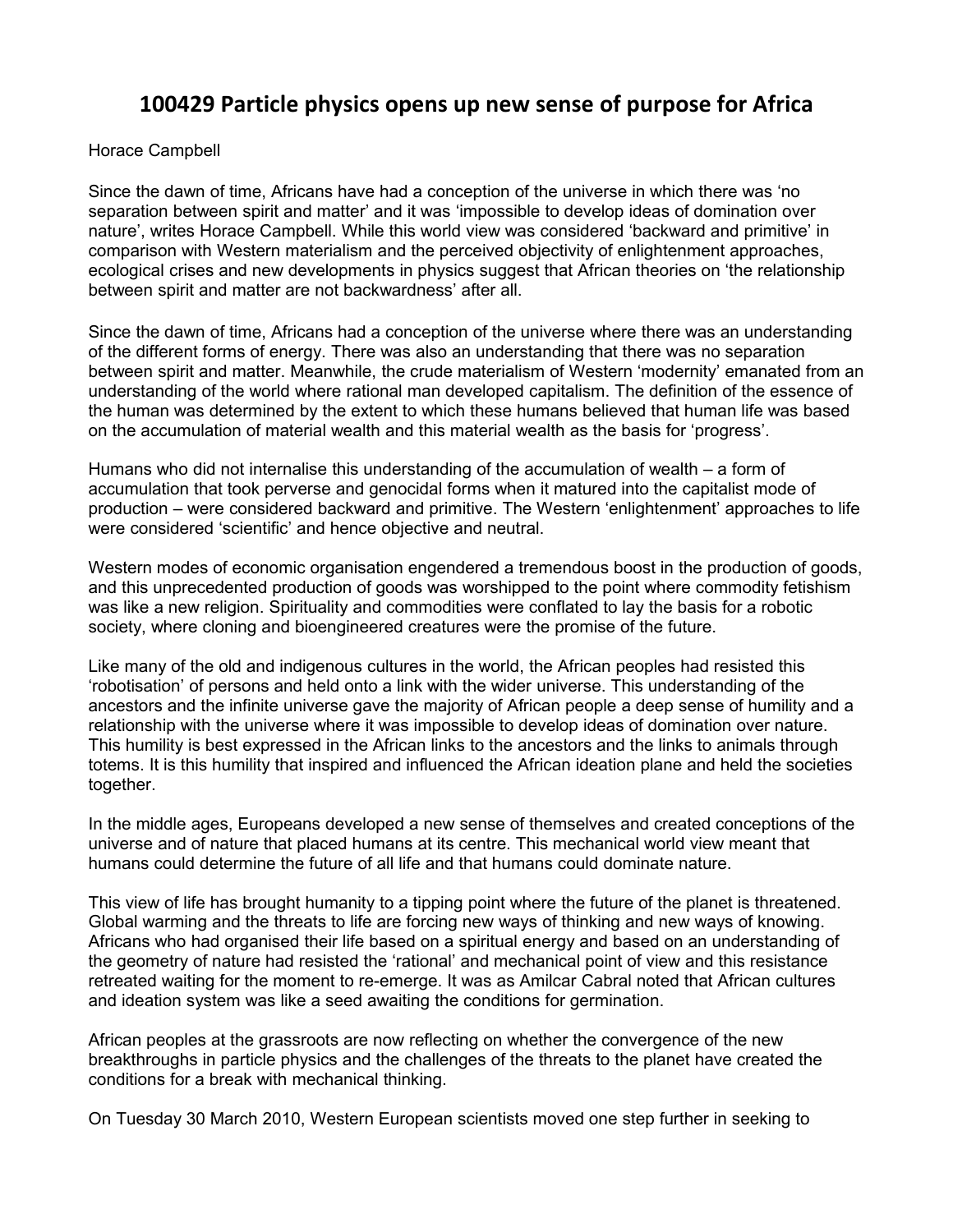understand the building blocks of life. At CERN, the [European Organization for Nuclear Research](http://public.web.cern.ch/public/) in Switzerland, scientists who have been building the [Large Hadron Collider](http://public.web.cern.ch/public/en/LHC/LHC-en.html) advanced the experimentation to the crack the fundamental laws of physics said they had recreated in miniature the conditions just after the start of the universe. In what has been called a groundbreaking moment, the researchers combined two opposing beams of sub-atomic particles travelling at almost the speed of light, as they attempted to simulate events in the fraction of a second after the 'Big Bang', the most widely accepted theory. Ever since the time of Albert Einstein when he developed the theory of relativity, scientists have been seeking to expand and develop experiments to test the basic laws of quantum physics.

According to a newspaper report in the New York Times (30 March), after 'two false starts due to electrical failures, protons that were whipped to more than 99 percent of the speed of light and to record-high energy levels of 3.5 trillion electron volts apiece raced around a 17-mile underground magnetic track outside Geneva a little after 1 p.m. local time. They crashed together inside apartmentbuilding-size detectors designed to capture every evanescent flash and fragment from microscopic fireballs thought to hold insights into the beginning of the universe.'

This collision of protons at 99 per cent the speed of light marked a new epoch in the ability of humans to recreate new forms of energy. The breakthrough heralds the beginning of a new era in efforts to try to understand profound scientific questions, including whether the sub-atomic particles – quarks – inside the protons and neutrons can be freed; and why these latter particles weigh some 100 times more than the quarks of which they are composed.

As the scientists said in the newspaper interviews, 'We are really starting physics.' This admission by the scientists is an actual wake-up call that the old is dying and the new is about to be born.

For two hundred years mainstream western physicists used a mechanistic view of the world to develop and refine the conceptual framework known as classical physics. Matter was thought to be the basis of all existence, and the material world was seen as a multitude of separate objects assembled into a huge machine. Like man-made machines, the cosmic machine was said to be made of multiple parts. Consequently it was believed that complex phenomena could always be understood by reducing them to their basic building blocs and by looking at the mechanisms through which they interacted.

It was a form of materialism internalised by both capitalists and some socialists. [Fritjof Capra,](http://en.wikipedia.org/wiki/Fritjof_Capra) in the book **The Turning Point more than thirty years ago**, alerted humans to the great possibilities if humans broke the mechanical conception of the world.

Scientists who took the time to understand the African world view had understood that Africans did not make the separation between sprit and matter. What is now called energy is what is understood as great spiritual forces.

Ordinary Africans had learnt long before modern astronomy that the universe was immense and that there were as many stars as grains of sands in the Sahara desert. The Dogon people of West Africa were one of the many African societies who possessed deep astronomical knowledge. This knowledge of the Star Sirius B series had confounded western anthropologists and astronomists. Charles Finch, author of [The Star of Deep Beginnings,](http://bit.ly/a6oHx3) sought the authority of one of the pre-eminent physicists to make his point on the importance of the spiritual energies of the African village community.

Thus Finch argued: 'The Newtonian model is one valid for the objects and events of everyday experience but Einstein's model gives us a more complete description of cosmic phenomena.